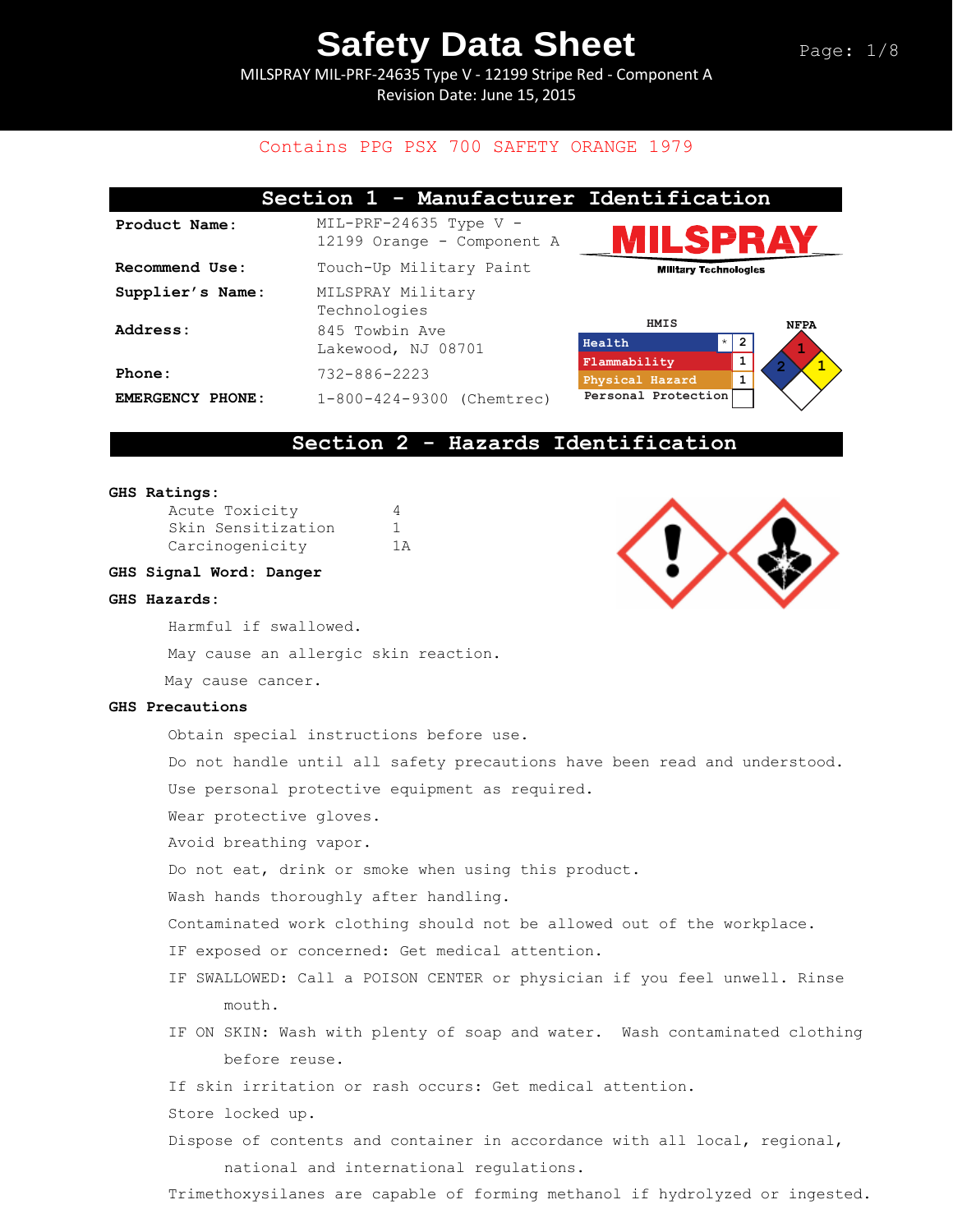MILSPRAY MIL-PRF-24635 Type V - 12199 Stripe Red - Component A Revision Date: June 15, 2015

If swallowed, methanol may be harmful or fatal or cause blindness. Emits toxic fumes when heated.

### **Section 3 - Composition/Information on Ingredients**

| Component                                                                                                                       | CAS Number       | % by weight |
|---------------------------------------------------------------------------------------------------------------------------------|------------------|-------------|
| Proprietary silicone                                                                                                            | Trade Secret     | $30 - 60$   |
| Epoxy                                                                                                                           | Trade Secret     | $15 - 40$   |
| $4, 4'$ - $[(3, 3'-dichloro[1, 1'-bipheny1]-4, 4'-$<br>diyl)bis(azo)]bis[2,4-dihydro-5-methyl-2-<br>(p-tolyl)-3H-pyrazol-3-one] | $15793 - 73 - 4$ | $5 - 10$    |
| titanium dioxide                                                                                                                | $13463 - 67 - 7$ | $1 - 5$     |
| bis $(1, 2, 2, 6, 6$ -pentamethyl-4-piperidyl)<br>sebacate                                                                      | $41556 - 26 - 7$ | $1 - 5$     |

## **Section 4 - First Aid Measures**

If ingestion, irritation, any type of overexposure or symptoms of overexposure occur during or persists after use of this product, contact a POISON CONTROL CENTER, EMERGENCY ROOM OR PHYSICIAN immediately; have Safety Data Sheet information available. Never give anything by mouth to an unconscious or convulsing person.

**EYE CONTACT:** Check for and remove any contact lenses. Immediately flush eyes with running water for at least 15 minutes, keeping eyelids open. Seek immediate medical attention.

**SKIN CONTACT:** Remove contaminated clothing and shoes. Wash skin thoroughly with soap and water or use recognized skin cleanser. Do NOT use solvents or thinners. May cause an allergic skin reaction. Adverse symptoms may include irritation and/or redness. **INHALATION:** Remove to fresh air. Keep person warm and at rest. If not breathing, if breathing is irregular or if respiratory arrest occurs, provide artificial respiration or oxygen by trained personnel. Exposure to decomposition products may cause a health hazard. Serious effects may be delayed following exposure.

**INGESTION:** If swallowed, seek medical advice immediately and show this container or label. Keep person warm and at rest. Do NOT induce vomiting. Harmful if swallowed.

**NOTE TO PHYSICIAN:** In case of inhalation of decomposition products in a fire, symptoms may be delayed. The exposed person may need to be kept under medical surveillance for 48 hours.

**PROTECTION OF FIRST-AIDERS:** No action shall be taken involving any personal risk or without suitable training. It may be dangerous to the person providing aid to give mouth-to-mouth resuscitation. Wash contaminated clothing thoroughly with water before removing it, or wear gloves.

### **Section 5 - Fire Fighting Measures**

**SUITABLE EXTINGUISHING MEDIA:** Use an extinguishing agent suitable for the surrounding fire.

**UNSUITABLE EXTINGUISHING MEDIA:** Not available.

**UNUSUAL FIRE & EXPLOSION HAZARDS:** In a fire or if heated, a pressure increase will occur and the container may burst. Vapors may accumulate in low or confined areas or travel a considerable distance to a source of ignition and flash back. This material is toxic to aquatic life with long lasting effects. Fire water contaminated with this material must be contained and prevented from being discharged to any waterway, sewer or drain.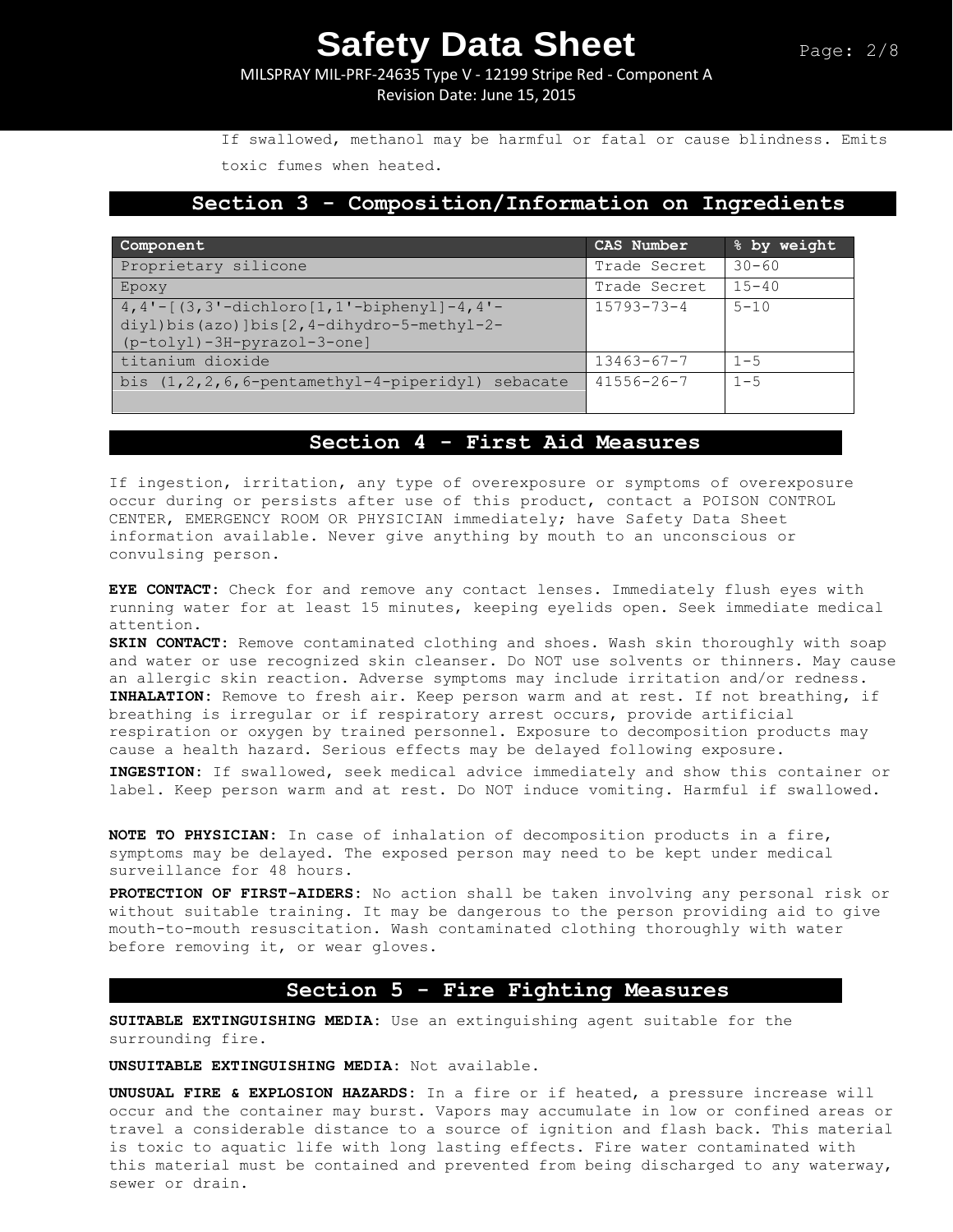### MILSPRAY MIL-PRF-24635 Type V - 12199 Stripe Red - Component A Revision Date: June 15, 2015

**PRODUCTS OF COMBUSTION:** Decomposition products may include the following materials: carbon dioxide, carbon monoxide, nitrogen oxides, halogenated compounds, and/or metal oxide/oxides.

**PROTECTION OF FIREFIGHTERS:** Promptly isolate the scene by removing all persons from the vicinity of the incident if there is a fire. No action shall be taken involving any personal risk or without suitable training.

**FIRE FIGHTING EQUIPMENT:** Fire-fighters should wear appropriate protective equipment and self-contained breathing apparatus (SCBA) with a full face-piece operated in positive pressure mode.

## **Section 6 - Accidental Release Measures**

**PERSONAL PRECAUTIONS:** No action shall be taken involving any personal risk or without suitable training. Evacuate surrounding areas. Keep unnecessary and unprotected personnel from entering. Do not touch or walk through spilled material. Avoid breathing vapor or mist. Provide adequate ventilation. Wear appropriate respirator when ventilation is inadequate. Put on appropriate personal protective equipment.

**EMERGENCY RESPONDER PRECAUTIONS:** If specialized clothing is required to deal with the spillage, take note of any information in Section 8 on suitable and unsuitable materials. See also the information in "Personal Precautions".

**ENVIRONMENTAL PRECAUTIONS:** Avoid dispersal of spilled material and runoff and contact with soil, waterways, drains and sewers. Inform the relevant authorities if the product has caused environmental pollution (sewers, waterways, soil or air).

#### **METHODS OF CONTAINMENT AND CLEAN-UP:**

**SMALL SPILLS:** Stop leak if without risk. Move containers from spill area. Dilute with water and mop up if water-soluble. Alternatively, or if waterinsoluble, absorb with an inert dry material and place in an appropriate waste disposal container. Dispose of via a licensed waste disposal contractor.

**LARGE SPILLS:** Stop leak if without risk. Move containers from spill area. Approach release from upwind. Prevent entry into sewers, water courses, basements or confined areas. Wash spillages into an effluent treatment plant or proceed as follows. Contain and collect spillage with non-combustible, absorbent material e.g. sand, earth, vermiculite or diatomaceous earth and place in container for disposal according to local regulations (see Section 13). Dispose of via a licensed waste disposal contractor. Contaminated absorbent material may pose the same hazard as the spilled product. Note: see Section 1 for emergency contact information and Section 13 for waste disposal.

**OTHER INFORMATION:** Not available.

### **Section 7 - Handling and Storage**

**HANDLING**: Put on appropriate personal protective equipment (see Section 8). Persons with a history of skin sensitization problems should not be employed in any process in which this product is used. Avoid exposure - obtain special instructions before use. Do not handle until all safety precautions have been read and understood. Do not get in eyes or on skin or clothing. Do not ingest. Avoid breathing vapor or mist. If during normal use the material presents a respiratory hazard, use only with adequate ventilation or wear appropriate respirator. Keep in the original container or an approved alternative made from a compatible material, kept tightly closed when not in use. Empty containers retain product residue and can be hazardous. Do not reuse container.

Vapors may accumulate in low or confined areas or travel a considerable distance to a source of ignition and flash back. Vapors are heavier than air and may spread along floors. If this material is part of a multiple component system, read the Safety Data Sheet(s) for the other component or components before blending as the resulting mixture may have the hazards of all of its parts.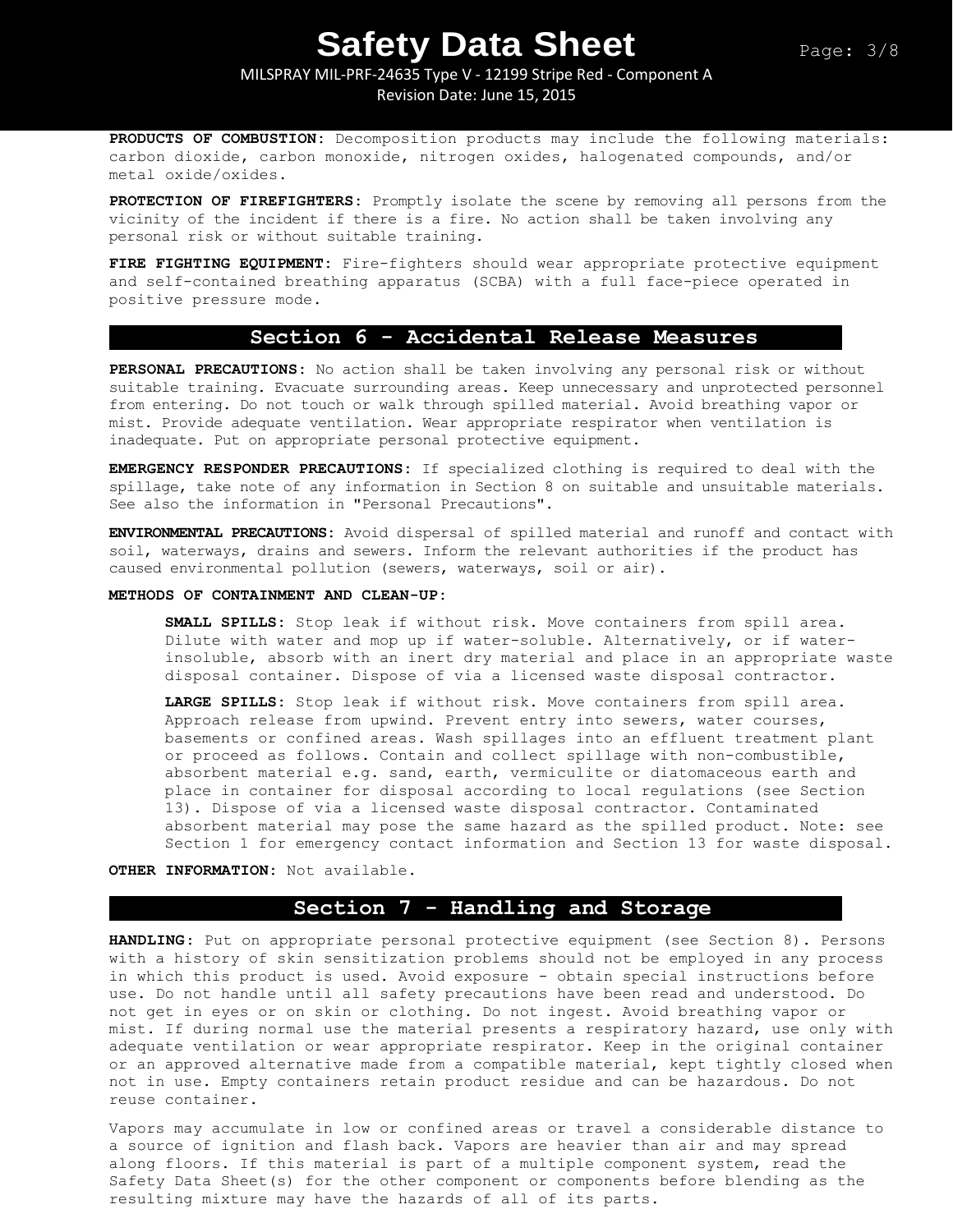MILSPRAY MIL-PRF-24635 Type V - 12199 Stripe Red - Component A Revision Date: June 15, 2015

Eating, drinking and smoking should be prohibited in areas where this material is handled, stored and processed. Workers should wash hands and face before eating, drinking and smoking. Remove contaminated clothing and protective equipment before entering eating areas. See also Section 8 for additional information on hygiene measures.

**STORAGE:** Do not store above the following temperature: 35°C (95°F). Store in accordance with local regulations. Store in original container protected from direct sunlight in a dry, cool and well-ventilated area, away from incompatible materials (see Section 10) and food and drink. Keep container tightly closed and sealed until ready for use. Containers that have been opened must be carefully resealed and kept upright to prevent leakage. Do not store in unlabeled containers. Use appropriate containment to avoid environmental contamination.

#### **Section 8 - Exposure Controls/Personal Protection**

| Component        | <b>OSHA PEL-TWA</b>                              | ACGIH TLV-TWA                |
|------------------|--------------------------------------------------|------------------------------|
| titanium dioxide | $15 \text{ mg/m}^3$ 8 hours.<br>Form: Total dust | $10 \text{ mg/m}^3$ 8 hours. |

**RECOMMENDED MONITORING PROCEDURES:** If this product contains ingredients with exposure limits, personal, workplace atmosphere or biological monitoring may be required to determine the effectiveness of the ventilation or other control measures and/or the necessity to use respiratory protective equipment. Reference should be made to appropriate monitoring standards. Reference to national guidance documents for methods for the determination of hazardous substances will also be required.

**ENGINEERING CONTROLS:** If user operations generate dust, fumes, gas, vapor or mist, use process enclosures, local exhaust ventilation or other engineering controls to keep worker exposure to airborne contaminants below any recommended or statutory limits.

**ENVIRONMENTAL EXPOSURE CONTROLS:** Emissions from ventilation or work process equipment should be checked to ensure they comply with the requirements of environmental protection legislation. In some cases, fume scrubbers, filters or engineering modifications to the process equipment will be necessary to reduce emissions to acceptable levels.

**EYE PROTECTION**: Safety glasses with side shields.

**SKIN PROTECTION:** Chemical-resistant, impervious gloves complying with an approved standard should be worn at all times when handling chemical products if a risk assessment indicates this is necessary. Considering the parameters specified by the glove manufacturer, check during use that the gloves are still retaining their protective properties. It should be noted that the time to breakthrough for any glove material may be different for different glove manufacturers. In the case of mixtures, consisting of several substances, the protection time of the gloves cannot be accurately estimated. Wear butyl rubber gloves. Personal protective equipment for the body should be selected based on the task being performed and the risks involved and should be approved by a specialist before handling this product. Appropriate footwear and any additional skin protection measures should be selected based on the task being performed and the risks involved and should be approved by a specialist before handling this product.

**RECOMMENDED VENTILATION:** Not available.

**RESPIRATORY PROTECTION**: Respirator selection must be based on known or anticipated exposure levels, the hazards of the product and the safe working limits of the selected respirator. If workers are exposed to concentrations above the exposure limit, they must use appropriate, certified respirators. Use a properly fitted, air-purifying or air-fed respirator complying with an approved standard if a risk assessment indicates this is necessary.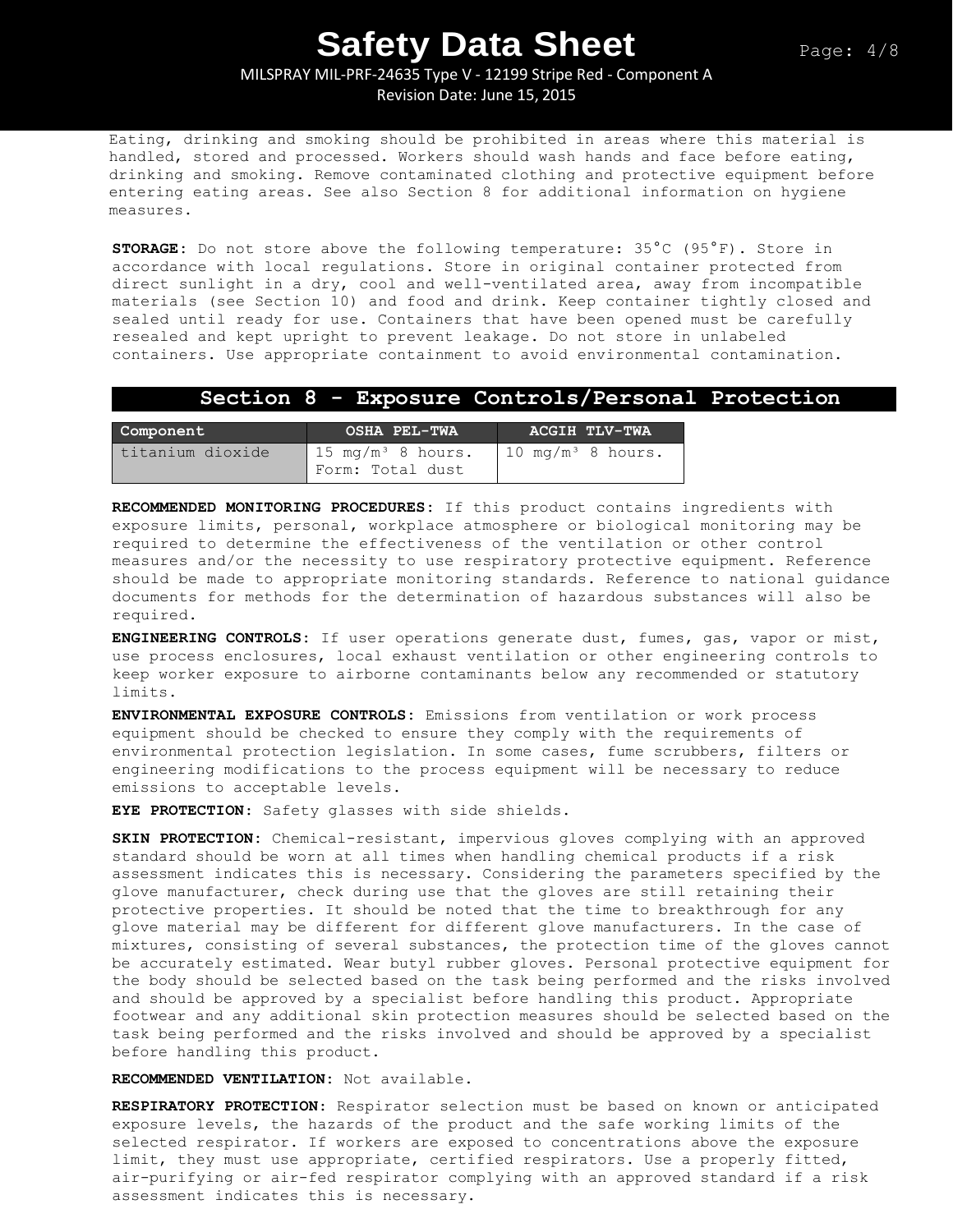MILSPRAY MIL-PRF-24635 Type V - 12199 Stripe Red - Component A Revision Date: June 15, 2015

#### **CONTAMINATED EQUIPMENT:** Not available.

**HYGIENE:** Wash hands, forearms and face thoroughly after handling chemical products, before eating, smoking and using the lavatory and at the end of the working period. Appropriate techniques should be used to remove potentially contaminated clothing. Contaminated work clothing should not be allowed out of the workplace. Wash contaminated clothing before reusing. Ensure that eyewash stations and safety showers are close to the workstation location.

#### **Section 9 - Physical and Chemical Properties**

**APPEARANCE:** White liquid. **ODOR:** Characteristic. **ODOR THRESHOLD:** Not available. **PHYSICAL STATE:** Liquid **% Volume Volatile:** 0% (v/v), 0.247% (w/w) **Formula Lb/Gal:** Not available. **Boiling Range:** >37.78°C (>100°F) **EVAPORATION RATE:** Slower than ether. **pH:** Not available. **MELTING POINT/FREEZING POINT:** Not available. **FLASH POINT:** Closed cup: 97.22°C (207°F) **FLAMMABILITY:** This material supports combustion. **UPPER/LOWER LIMITS FLAMMABITLITY:** 4.59/1.54 **VAPOR PRESSURE:** 1.7 kPa (12.4 mm Hg) [room temperature] **EVAPORATION RATE:** 0.69 (butyl acetate = 1) **DENSITY:** 10.18 lbs/gal **RELATIVE DENSITY:** 1.22 **SOLUBITLITY:** Insoluble in cold water. **PARTITION COEFFICICIENT:** Not available. **AUTO-IGNITION TEMPERATURE:** Not available. **DECOMPOSITION TEMPERATURE:** Not available. **VISCOSITY:** Kinematic (40°C (104°F)): >0.21 cm2/s (>21 cSt)**VAPOR DENSITTY:** Heavier than air. **Lbs VOC/Gallon Less Water:** Not available. **Gms VOC/Liter Less Water:** Not available.

**%Solid. (w/w):** 99.753

### **Section 10 - Stability and Reactivity**

**REACTIVITY:** No specific test data related to reactivity available for this product or its ingredients.

**STABILITY:** The product is stable.

**CONDITIONS TO AVOID:** When exposed to high temperatures may produce hazardous decomposition products.

**INCOMPATIBLE MATERIALS:** Keep away from the following materials to prevent strong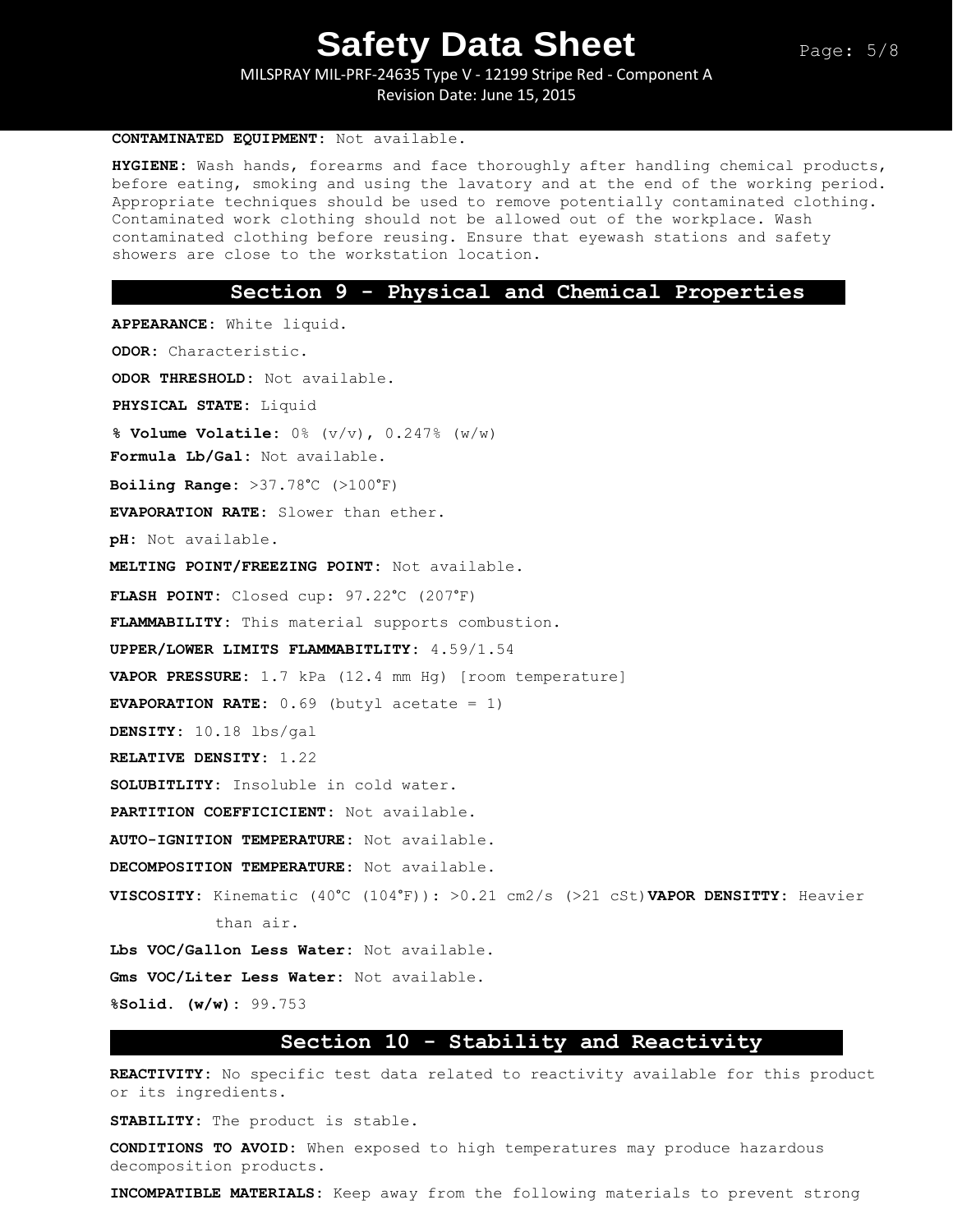MILSPRAY MIL-PRF-24635 Type V - 12199 Stripe Red - Component A

Revision Date: June 15, 2015

exothermic reactions: oxidizing agents, strong alkalis, strong acids.

**HAZARDOUS DECOMPOSITION PRODUCTS:** Decomposition products may include the following materials: carbon monoxide, carbon dioxide, smoke, oxides of nitrogen**.**

**POSSIBILITY OF HAZARDOUS REACTIONS:** Under normal conditions of storage and use, hazardous reactions will not occur.

### **Section 11 - Toxicological Information**

**LIKELY ROUTES OF EXPOSURE:** Eye contact, Skin contact, Ingestion, and Inhalation

**EYE:** No known significant effects or critical hazards. **INHALATION:** No known significant effects or critical hazards. **SKIN:** May cause an allergic skin reaction. **Ingestion:** Harmful if swallowed.

**MEDICAL CONDITIONS AGGRAVATED BY EXPOSURE:** There are no data available on the mixture itself. Trimethoxysilanes are capable of forming methanol if hydrolyzed or ingested. If swallowed, methanol may be harmful or fatal or cause blindness. If splashed in the eyes, the liquid may cause irritation and reversible damage. Ingestion may cause nausea, diarrhea and vomiting. This takes into account, where known, delayed and immediate effects and also chronic effects of components from short-term and long-term exposure by oral, inhalation and dermal routes of exposure and eye contact.

**TARGET ORGANS:** Contains material which causes damage to the following organs: upper respiratory tract, skin, eyes.

**CANCER INFORMATION:** There are no data available on the mixture itself.

**Carcinogenicity:** The following chemicals comprise 0.1% or more of this mixture and are listed and/or classified as carcinogens or potential carcinogens by NTP, IARC, OSHA (mandatory listing), or ACGIH (optional listing). Suspected of causing cancer. Risk of cancer depends on duration and level of exposure.

CAS Number-  $15793-73-4$ ; Description-  $4, 4'$ - $(3, 3'$ -dichloro $[1, 1'$ -biphenyl $]-4, 4'$ diyl)bis(azo)]bis[2,4-dihydro-5-methyl-2-(p-tolyl)-3H-pyrazol-3-one]; % Weight- 5-10%; Carcinogen Rating- 2A (IARC), Known to be a carcinogen (NTP).

CAS Number- 13463-67-7 ; Description- Titanium dioxide; % Weight- 1-5%; Carcinogen Rating- 2B (IARC).

**DEVELOPMENTAL INFORMATION:** There are no data available on the mixture itself.

**OTHER:** Once sensitized, a severe allergic reaction may occur when subsequently exposed to very low levels.

**MIXTURE TOXICITY:** Not available.

**ACUTE TOXICITY:** 

| Route | ATE value   |
|-------|-------------|
| Urai  | 696.8 mg/kg |

**COMPONENT TOXICITY:**

| Component                                               | LD50 Oral     |
|---------------------------------------------------------|---------------|
| $4,4'-[(3,3'-dichloro[1,1'-bipheny1]-4,4'-1]$           | Rat 15q/kq    |
| $diff$ )bis(azo)]bis[2,4-dihydro-5-methyl-2-            |               |
| (p-tolyl)-3H-pyrazol-3-one]                             |               |
| titanium dioxide                                        | Rat > 10q/kg  |
| bis $(1, 2, 2, 6, 6$ -pentamethyl-4-piperidyl) sebacate | Rat 3.125g/kg |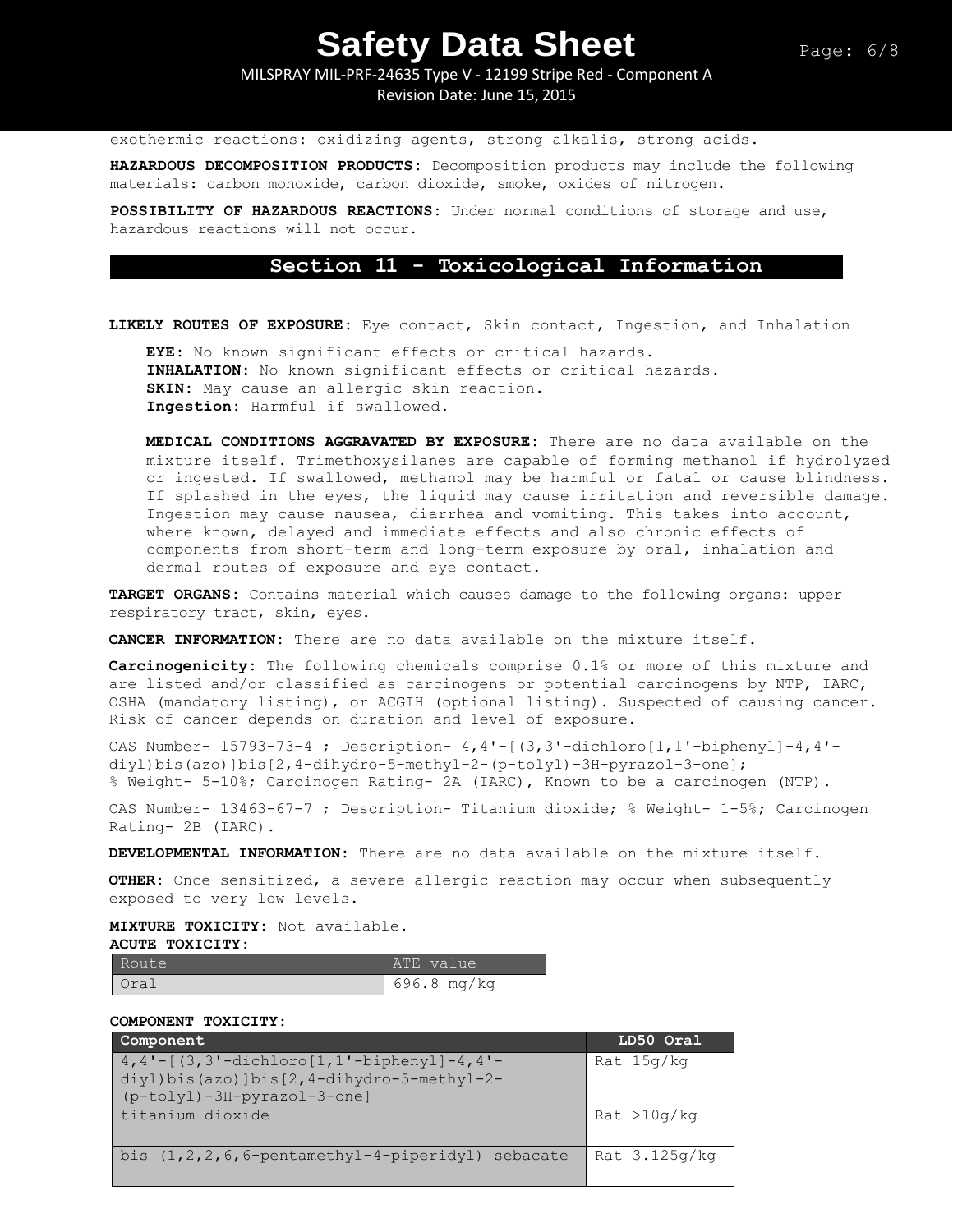MILSPRAY MIL-PRF-24635 Type V - 12199 Stripe Red - Component A Revision Date: June 15, 2015

### **Section 12 - Ecological Information**

**ENVIRONMENTAL EFFECTS:**

| TOXICITY     |                                                                                          |         |          |
|--------------|------------------------------------------------------------------------------------------|---------|----------|
| Product Name | Result                                                                                   | Species | Exposure |
|              | Titanium dioxide   Acute LC50 >100 mg/l Fresh water   Daphnia - Daphnia magna   48 hours |         |          |

### **Section 13 - Disposal Considerations**

The generation of waste should be avoided or minimized wherever possible. Disposal of this product, solutions and any by-products should at all times comply with the requirements of environmental protection and waste disposal legislation and any regional local authority requirements. Dispose of surplus and non-recyclable products via a licensed waste disposal contractor. Waste should not be disposed of untreated to the sewer unless fully compliant with the requirements of all authorities with jurisdiction. Waste packaging should be recycled. Incineration or landfill should only be considered when recycling is not feasible. This material and its container must be disposed of in a safe way. Care should be taken when handling emptied containers that have not been cleaned or rinsed out. Empty containers or liners may retain some product residues. Avoid dispersal of spilled material and runoff and contact with soil, waterways, drains and sewers.

| Section 14 - Transport Information |                       |                                                                                      |                                                             |  |
|------------------------------------|-----------------------|--------------------------------------------------------------------------------------|-------------------------------------------------------------|--|
|                                    | DOT<br>Classification | IATA                                                                                 | <b>IMDG</b>                                                 |  |
| UN Number                          | Not regulated         | UN3082                                                                               | UN1263                                                      |  |
| UN proper shipping name            | Not applicable        | Environmentally<br>hazardous<br>substance,<br>liquid, N.O.S                          | Environmentally<br>hazardous<br>substance,<br>liquid, N.O.S |  |
| Transport hazard<br>class (es)     | Not applicable        | 9                                                                                    | $\mathsf{Q}$                                                |  |
| Packing group                      | Not applicable        | III                                                                                  | III                                                         |  |
| Environmental hazards              | Not applicable        | Yes<br>(Epoxy, bid<br>$(1, 2, 2, 6, 6-$<br>pentamethyl-4-<br>piperidyl)<br>sebacate) | Yes<br>Not applicable.                                      |  |

**SPECIAL PRECAUTIONS FOR USER:** Transport within user's premises: always transport in closed containers that are upright and secure. Ensure that persons transporting the product know what to do in the event of an accident or spillage.